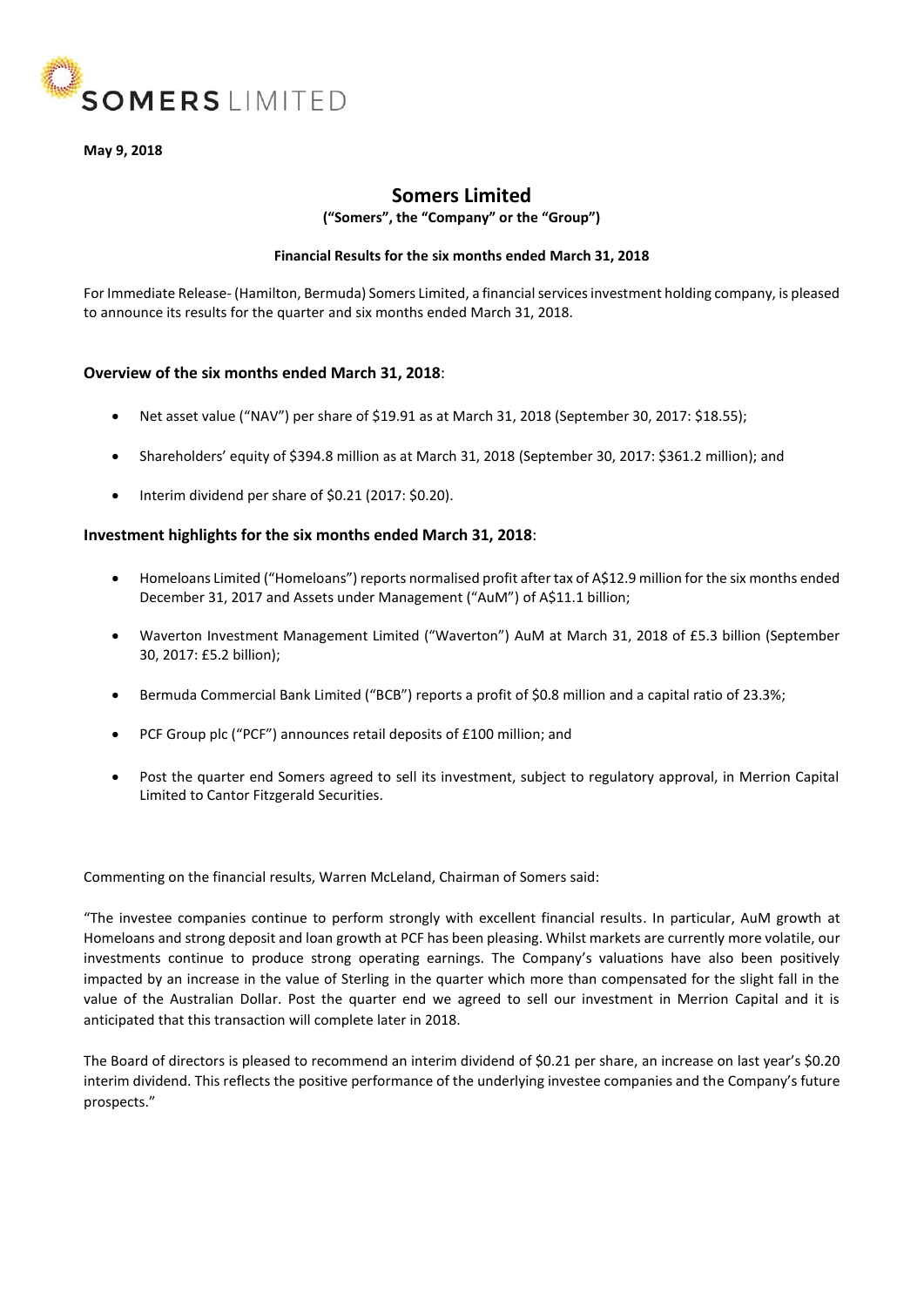

## **Summary of Somers' results for the six months ended March 31, 2018**

### **Introduction**

During the March quarter, Somers recorded net income of \$18.5 million (2017: net income of \$4.1 million). The year to date net income is \$34.0 million (2017: net loss of \$6.6 million). The earnings per share for the six month period was \$1.73 (2017: basic and diluted loss per share of \$0.54 and \$0.38 respectively). The Company's net asset value per share was \$19.91 as at March 31, 2018 (September 2017: \$18.55).

During the quarter there was a \$16.4 million gain on the Company's investment portfolio (2017: loss of \$0.4 million). This increased the year to date investment gains to \$30.9 million (2017: loss of \$4.1 million). Investment gains and losses result from changes in the valuations of the Company's investments and the year to date gain was principally due to an increased valuation of the Company's holding in Homeloans due to a stronger financial performance.

Net foreign exchange gains were \$2.7 million for the quarter (six month year to date exchange gains were \$3.2 million). As at March 31, 2018, 67% of Somers' investment portfolio is denominated in foreign currencies, primarily Sterling and the Australian Dollar and the main driver of the Q2 currency gains was the 3.9% appreciation of Sterling versus the Dollar while the Australian Dollar depreciated by 1.6%. These exchange gains were primarily unrealised. With the level of FX hedging continuing to increase we anticipate that the impact of FX movements will reduce over time.

Total assets were \$401.9 million at March 31, 2018 (September 30, 2017: \$368.1 million). The investment portfolio was \$394.8 million as at March 31, 2018 (September 30, 2017: \$361.0 million) with equity investments (\$390.6 million) accounting for 98.9% of this total. Within investments, Homeloans at \$138.2 million, BCB at \$101.8 million and Waverton at \$91.2 million together represent 83.9% of total investments.

#### **Borrowings**

Total borrowings were \$4.5 million at March 31, 2018 (September 30, 2017: \$4.5 million).

### **Shareholders' Equity**

Shareholders' equity ended the period at \$394.8 million (September 30, 2017: \$361.2 million). Dividends paid in January 2018 amounted to \$5.5 million of which \$5.2 million were reinvested, under the dividend reinvestment plan, through the issuance of 370,284 shares, resulting in an increase in the number of issued shares to 19,829,543 as at March 31, 2018.

Somers' share price ended the period at \$14.25, a discount of 28.4% to the Company's NAV per share.

#### **Dividend**

The Company's Board has resolved to pay an interim dividend of \$0.21 a share (2017: \$0.20). The record date for the dividend will be July 18, 2018 and the payment date will be July 31, 2018.

### **Directors and Officers Interest in Somers' Share Capital**

At March 31, 2018 the Directors and Officers of the Company and their related interests had combined interests totalling 9,866,677 common shares out of 19,829,543 common shares in issue on that date. No rights to subscribe to shares or debt securities in the Company have been granted to, or exercised by, any Director or Officer of the Company during the quarter.